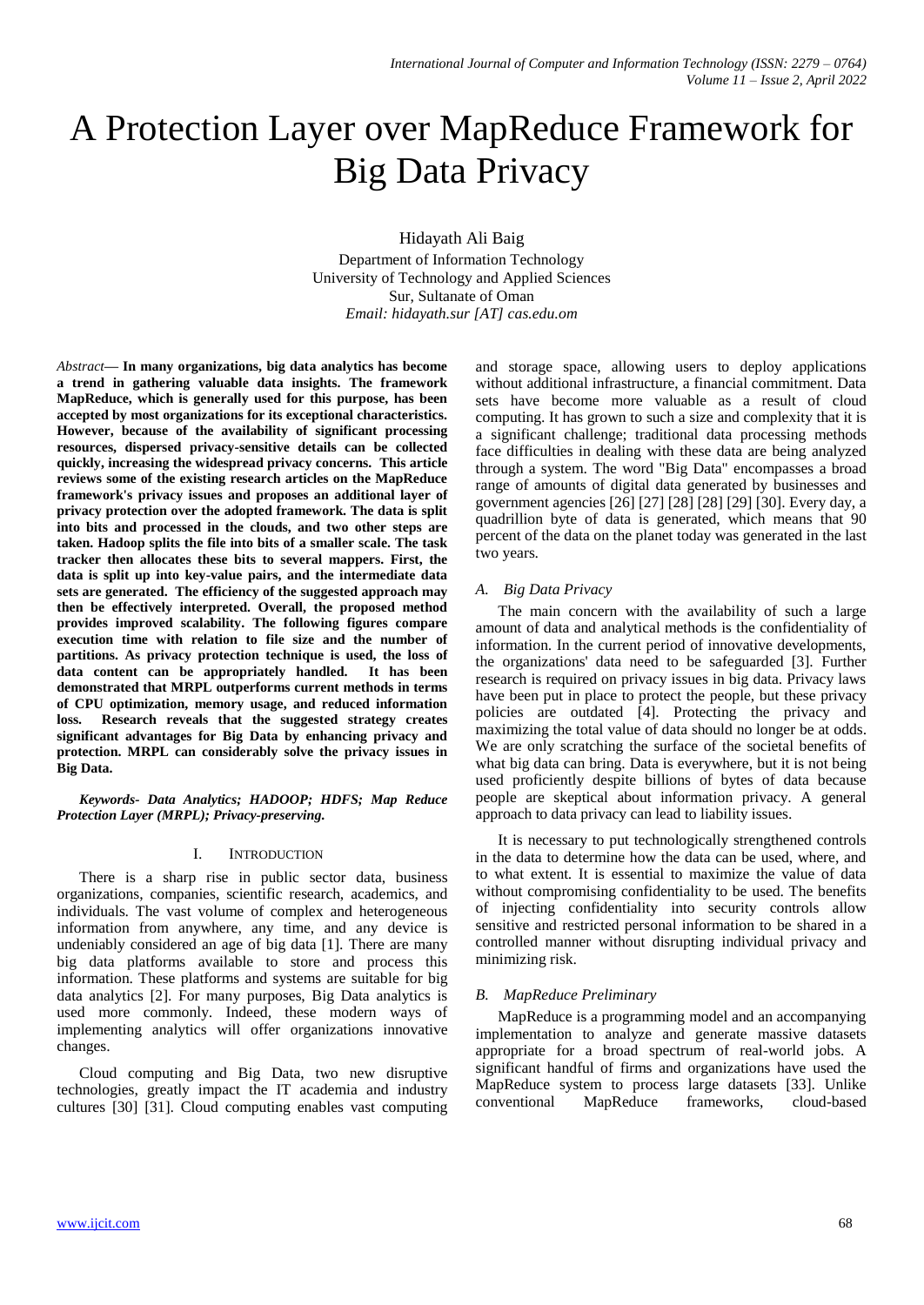MapReduce frameworks are more versatile, scalable, and costeffective. The Amazon Elastic MapReduce (Amazon EMR) service is a prime illustration. Users specify the map and reduce functions, and the intrinsic runtime system will automatically mirror the computation for large computer clusters, manages software errors, and schedules machine-tomachine communication [5].

A MapReduce role comprises two basic operations, Map and Reduce, described over a key-value pair data structure (key, value). In particular, the Map function can be written as Map: (k1, v1) (k2, v2). The map component uses a pair of inputs (k1, v1) and returns another indirect key-value pair (k2, v2). Reduce function will accumulate these intermediate pairs. Reduce:  $(k2, list(v2))$   $(k3, v3)$  is a formal representation of the Reduce function, which takes intermediary k2 and all of its related variables list( $v2$ ) as input and outputs another pair of values (k3, v3). The outcomes that MapReduce users typically attempt to get are the (k3, v3) list. Data users define both the Map and Reduce functions in terms of their particular applications.

MapReduce applications have core frameworks, such as data replication and data sorting, to effectively and efficiently make such a basic programming model function. Furthermore, distributed file systems, such as Hadoop shared file system [34], are critical for making the MapReduce architecture highly scalable and fault-tolerant. The basic MapReduce has currently been extensively revised into several to manage data in various situations. Incoop [35], for example, is designed to support exponential MapReduce computation, while Haloop [36] and Twister [37] are built to assist iterative MapReduce computation.

# *C. Execution Overview*

Map invocations are spread through several machines by randomly splitting the input data into a collection of M splits. Different devices will parallel process the input units. The Reduce is the function of partitioning the intermediate keyspace into R bits. The user determines the number of parts (R) and the partitioning function.

When completed, output from MapReduce is available in R output files (one per miniaturization, with user-specified file names). Typically, users do not need to merge these output R files into one file; they frequently transfer these files as inputs to some other MapReduce functions or use them from a different program to manage several file partitioned inputs.

# II. RELATED WORK

Much analysis has been undertaken to protect data privacy, and research communities have made substantial strides. In this section, a summary of the recent MapReduce privacy analysis is included.

Researchers and industry propose many privacy protection mechanisms for big data platforms. Baig et al. provided a comprehensive analysis of Big data's existing privacy protection schemes [6]. Since Hadoop version 1.0, the Kerberos authentication mechanism has been implemented into

the Hadoop MapReduce system [7]. In essence, access control does not preserve anonymity since data users can presume privacy-sensitive details by accessing unencrypted data. Roy et al. addressed data security in the MapReduce architecture and suggested the Airavat system that allows for data access with compulsory sparse representation [8]. Mandatory access control is allowed when privacy violations exceed a level so that privacy integrity is preserved and data usefulness is maintained. However, this approach's results are associated with inevitable noise, which is insufficient for such applications requiring quiet data sets, like data mining and clinical experiment analysis.



Figure 1: MapReduce Execution Model

Encryption is generally used as an easy workaround for preventing unauthorized users with data privacy in the cloud. Specific activities, such as queries or searches for encrypted cloud-based datasets, have been extensively studied [9]–[11]. Puttaswamy et al. suggest that instead of encrypting all data sets, a series of Silverline tools be developed that can separate all logically encrypted data from any cloud applications [12]. On the other hand, Zhang and colleagues suggested a privacy leakage solution based on the upper limit restriction to secure the privacy of multiple databases by encrypting just part of the datasets throughout the cloud [13]. In particular, various mechanisms have been suggested for the MapReduce platform to solve computation and storage protection issues within the system. A MapReduce, privacy protection scheme, named PRISM that runs parallel word searches for encrypted datasets is proposed by Blass et al. [14].

However, many cloud systems need the MapReduce platform to perform data mining, and data set analysis tasks. The HybrEx paradigm is proposed as a method for sensitive and secure data to be maintained in a secure cloud by Ko et al. [15]. Likewise, Zhang et al. presented Sedic, a system for distributing MapReduce commands in terms of protection labels on that data they are operating on, and then assigns computing to a decentralized cloud that does not include private data [16]. The sensitivity of the data must also be preacquired in the two systems described above. Wei et al. suggested a system for safeguarding the integrity of resources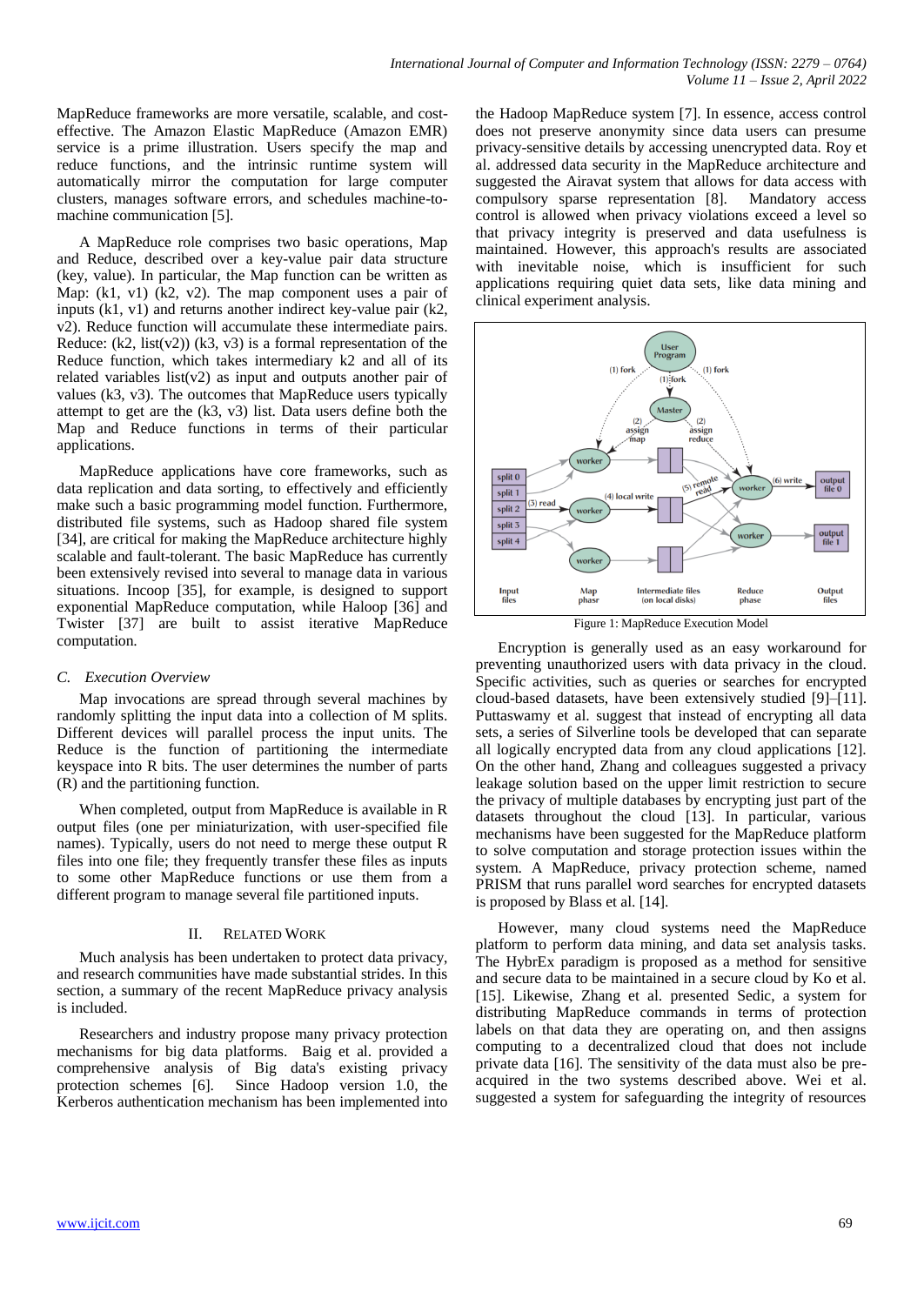for the MapReduce Framework called the SecureMR [17]. Jain et al. proposed a Secure MapReduce Layer for privacy protection that uses encryption and randomization techniques for data anonymization [4]. However, on large datasets, randomization cannot be applied because of the time complexity and lack of data utility [18]. We concentrate primarily on privacy concerns in the proposed layer, which aims to generate anonymized databases in compliance with the data owner's privacy criteria for the MapReduce tasks.

To summarize the above work, the majority of privacy protection methods implemented in the MapReduce system are ccess management [12], encryption [9], auditing [19], and differential privacy [8]. These structures are well-known foundations of privacy protection that remain subject to concerns in the context of big data and cloud computing [20]. Typically, databases submitted to the cloud are used for more than just storage; they can also be used for online cloud functions, making the datasets dynamic. Because the current systems operate only on unencrypted datasets, the effective retrieval of data would be challenging if we encrypt these datasets. In the recent past, significant progress has been made in homomorphic encryption, which technically enables computations to be made on coded data sets. The usage of this approach is costly due to its inefficiency [21].

## III. PROPOSED PROTECTION FRAMEWORK.

This section proposes a new approach to protect privacy by designing a layer of protection on the MapReduce framework deployed on the Hadoop ecosystem.

The presented system includes a new privacy layer in the Big Data architecture over the Map-Reduce framework. As a result, this new layer applies data anonymization algorithms independently as data crosses the map-reduce process. A privacy layer known as Map-Reduce Protection Layer (MRPL) is proposed to be implemented between Map Reduce and Hadoop Distributed File System (HDFS) and as shown in Fig. 2.



Figure. 2 MapReduce Protection Layer

It begins by collecting the data from different sources and submits the collected data to HDFS. With the proposed MRPL, the data can be securely shared by external data users and uploaded to public clouds.

Input: Data set *D*, anonymization level *AL* and  $k$ -anonymity parameter  $k$ .

**Output:** Anonymization level AL'.

- 1: Initialize the values of search metric IGPL, i.e., for each specialization  $spec \in \bigcup_{i=1}^{m}Cut_j$ . The IGPL value of  $spec$  is computed by job IGPL Initialization.
- 2: while  $\exists spec \in \bigcup_{i=1}^{m} Cut_j$  is valid
	- 2.1: Find the best specialization from  $AL_i$ , spec<sub>Best</sub>.
	- 2.2: Update  $AL_i$  to  $AL_{i+1}$ .
	- 2.3: Update information gain of the new specializations in  $AL_{i+1}$ , and privacy loss for each specialization via job IGPL Update.

end while

 $AL' \leftarrow AL$ 

**Algorithm:**

#### ALGORITHM: TOP-DOWN SPECIALIZATION [22]

In the proposed layer design to achieve anonymization, we adopt the two-phase top-down specialization (TDS) technique proposed by Zhang et al. [22]. In Top-Down Specialization, the properties of the entities are initialized to their root value at the start. The k-anonymization is incremental to protect personal identity. Specialization is done in the taxonomy tree on the value of a child attribute.

## IV. PROPOSED METHODOLOGY

The data is split into bits and processed in the clouds in this method, and two other steps are taken. Hadoop splits the file into bits of a smaller scale. The task tracker then allocates these bits to several mappers. First, the data is split up into key-value pairs, and the intermediate data sets are generated. Therefore, intermediate data sets are merged and specialized using the model suggested by Zhang et al. The following algorithm illustrates the process.

| Algoriumi.                                             |  |  |  |  |
|--------------------------------------------------------|--|--|--|--|
| Input: Data file DF                                    |  |  |  |  |
| <b>Output: Anonymized File</b>                         |  |  |  |  |
| Map Stage:                                             |  |  |  |  |
| Partition the dataset DF (DF1, DF2, DF3  DFn)          |  |  |  |  |
| Input: Partitioned Data                                |  |  |  |  |
| <b>Execute Map Function</b>                            |  |  |  |  |
| Produce anonymized Intermediate result using TDS       |  |  |  |  |
| Reduce Stage:                                          |  |  |  |  |
| Merge the intermediate data sets $($ (DS1, DS2, DS3, , |  |  |  |  |
| DSn, into DS                                           |  |  |  |  |
| Execute the TDS to achieve K-Anonymization             |  |  |  |  |
| Specialize DS according to Anonymity level             |  |  |  |  |
| Output: Anonymized data set by multiple MapReduce      |  |  |  |  |
| functions.                                             |  |  |  |  |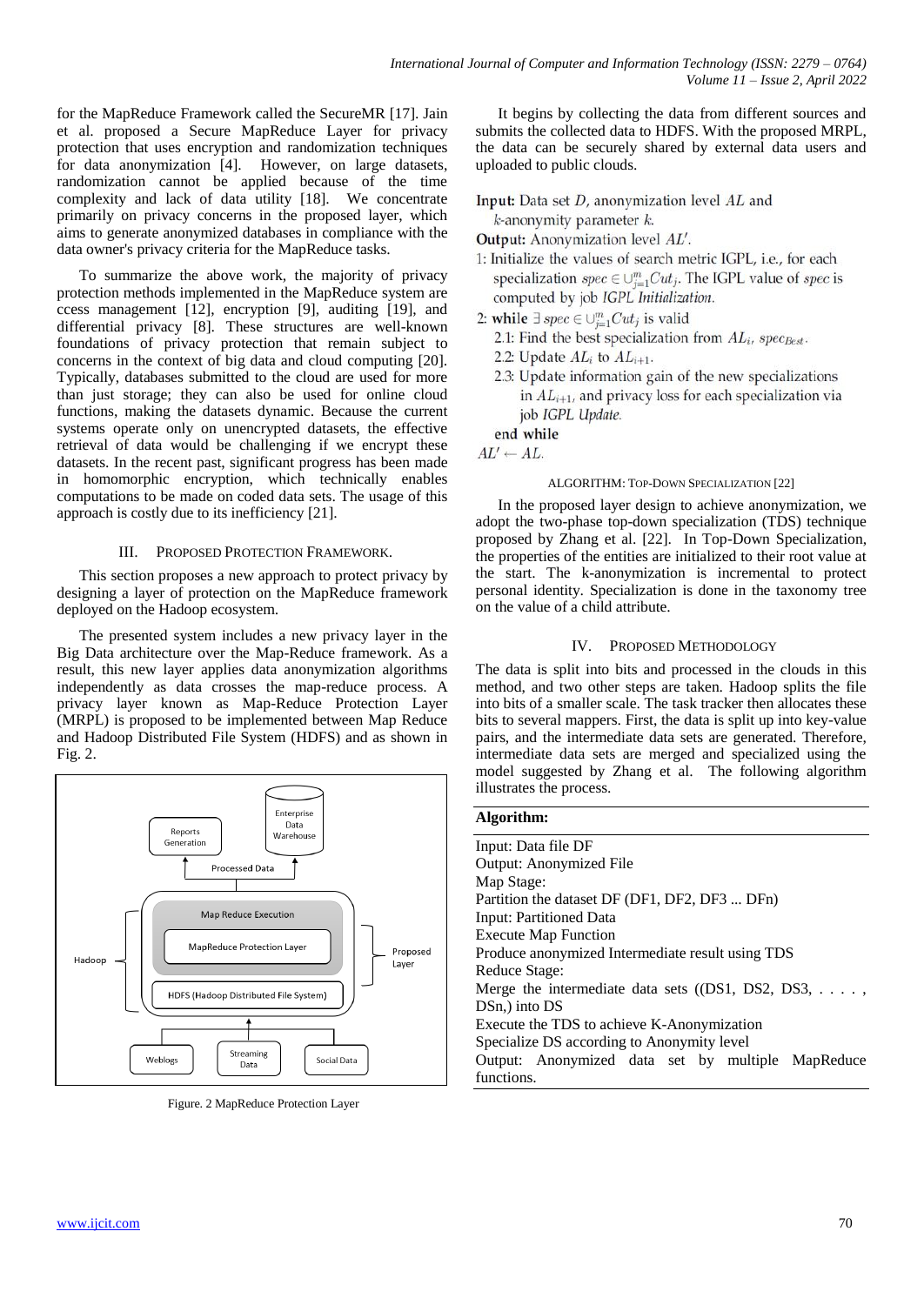The MRPL is responsible for initial anonymizing datasets according to confidentiality criteria and handling private datasets. In the MapReduce task, data users may define their program logic and execute specific jobs on anonymized datasets. MRPL utilizes MapReduce tasks as the analytical engine. It is reasonable and appropriate to use the MapReduce system to anonymize and handle these datasets, as they appear to be significant in volume in cloud computing and big data.

## *A. Data Splitting Phase:*

The data partition would be executed on the cloud. A vertical division HybrEx Model suggested by Ko et al. is applied with anonymized data when an input file is sent to the master node [23]. The big data sets are reduced to smaller groups of data. The random number for the data set is generated. Partitioning is the process that identifies the correct reducer instances for the intermediate keys and values. The reducer determines all the outputs that the output values go to. Each mapper instance must use the same destination partition regardless of any different mapper instances that generate the same key. If a pair of keys are similarly matched, then they are reduced.

## Phase I (Map Stage)

After individual data sets are created, the anonymization algorithm can be applied. Anonymization is a way to make a data set untraceable. Next, For the minor data sets, the algorithm measures estimation. For specialization, intermediate outcomes are used. An anonymization algorithm (k-anonymity) is used to generate non-readable and irreversible data.

Phase II (Reduce Stage)

Results from several small data sets are combined in this stage. The TDS algorithm [22] is designed to organize a small intermediate data set into a large output set. Together the information is to be kept in the cloud. The result of the merger is used to anonymize further, called specialization.

## *B. Deployment Environment*

A workstation with core i7 10th generation 64-bit processors and 12 GB of RAM is used to implement the proposed methodology. The MRPL is implemented in Java and run in a virtualized Hadoop multi-node environment.

#### V. RESULTS AND ANALYSIS

Vertical partitioning of the HybrEx model (Gudditti & Krishna, 2021) [24] has been introduced when the input file is sent to the master node. The data is processed in the private cloud at the time of anonymization. Hadoop's mechanism divides the entire file into smaller portions. The work tracker then distributes these parts to several mapper tasks. Every word of a sentence is anonymized with the stated randomization logic within each mapper and written to a file along with the mapper Id of the slave node's corresponding mapper mission. The reducer task will now combine the results of all mapper tasks and create an anonymized file as an output, which will be sent to the public cloud. When anyone requests Confidential

data from the public cloud, they will always receive an anonymized response.

The proposed MRLP model's efficiency is measured using

**Running time:** Running time estimated in time of the clock (milliseconds). The efficiency of the suggested approach may then be effectively interpreted. Overall, the proposed method provides improved scalability. Figure 3 (a-f) compares execution time with relation to file size and the number of partitions.

**Loss of information**: As privacy protection technique is used, the loss of data content can be appropriately handled. A widely used metric known as usability failure metric is used for collecting all the details lost due to anonymization to preserve the data quality.











Figure 3c: Comparison of Execution time for a file with 1000 partitions.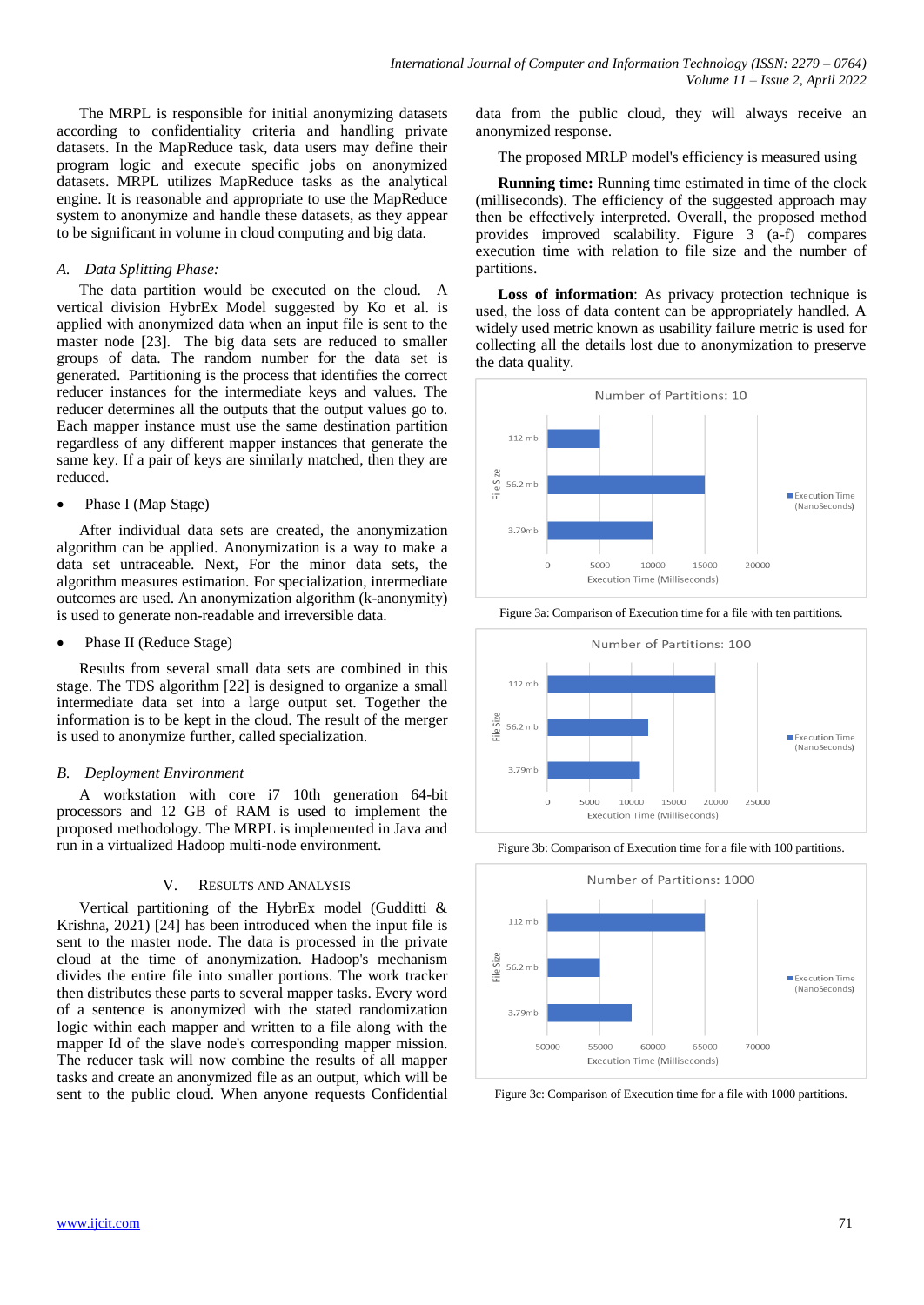

Figure 3d: Processing time with the number of Cores and Records



Figure 3e: Run-time Comparison between Proposed MRPL, Mondrian, and **MRA** 



Figure 3f: Comparison of Information loss between MRPL and MRA approaches

TABLE I. COMPARISON OF RUNNING TIME BETWEEN MRA,

| <b>CONFANDUS OF INJININUE LINE DETWEEN ININE</b> |
|--------------------------------------------------|
| <b>MONDRIAN. AND PROPOSED MODELS</b>             |

| Data Size                                | Time in milliseconds taken concerning data<br>size $(ms*106)$ |                 |                                 |  |
|------------------------------------------|---------------------------------------------------------------|-----------------|---------------------------------|--|
| Data<br>volume<br>(number<br>of records) | Map-reduce<br><b>Anonymization</b><br><b>Algorithm</b>        | <b>Mondrain</b> | <b>Proposed</b><br><b>Model</b> |  |
| 1 Million                                | 0.86                                                          | 0.53            | 0.62                            |  |
| 2 Million                                | 5                                                             |                 | 2.09                            |  |
| 3 Million                                | 56                                                            |                 | 12.19                           |  |

#### VI. CONCLUSION

The emphasis of this research is on the Privacy of Big Data. Scalability of privacy-protection data publishing techniques is a still new field of data privacy. We also analyzed and discussed the shortcomings of some of the current privacy data publication approaches. We suggested a novel technique called MRPL that utilized MapReduce and compared it to current Mondrian and MRA techniques. The MRPL model is focused on data anonymization, which employs methods of top-down specialization to preserve anonymity. The methodological assessment of MRPL was conducted using generalized adult data sets. It has been demonstrated that MRPL outperforms current practices in terms of CPU optimization, memory usage, and reduced information loss. Research reveals that the suggested strategy creates significant advantages for Big Data by enhancing privacy and protection. As data size increases, the runtime gap is significantly reduced compared to current methods. Hence MRPL considerably solves the privacy issues in Big Data. Future research will focus on real-time or streaming Big Data privacy and security.

#### **REFERENCES**

- [1] O. O. Nathaniel and S. Muhammed, "APPLICATION OF BIG DATA ANALYTICS IN NIGERIA MOBILE TELECOMMUNICATION INDUSTRY," vol. 8, no. 1, p. 12, 2019.
- [2] Z. Bi and D. Cochran, "Big data analytics with applications," J. Manag. Anal., vol. 1, no. 4, pp. 249–265, Oct. 2014, DOI: 10.1080/23270012.2014.992985.
- [3] D. Y. K. Sharma, "Framework for Privacy-Preserving Classification in Data Mining," vol. 5, no. 9, p. 6, 2018.
- [4] P. Jain, M. Gyanchandani, and N. Khare, "Enhanced Secured Map-Reduce layer for Big Data privacy and security," J. Big Data, vol. 6, no. 1, p. 30, Dec. 2019, DOI: 10.1186/s40537-019-0193-4.
- [5] J. Dean and S. Ghemawat, "MapReduce: simplified data processing on large clusters," Commun. ACM, vol. 51, no. 1, pp. 107–113, Jan. 2008, DOI: 10.1145/1327452.1327492.
- [6] H. A. Baig, Dr. Y. K. Sharma, and S. Z. Ali, "Privacy-Preserving in Big Data Analytics: State of the Art," SSRN Electron. J., 2020, DOI: 10.2139/ssrn.3713826.
- [7] B. C. Neuman and T. Ts, "Kerberos: An Authentication Sewice for Computer Networks," p. 6, 1994.
- I. Roy, S. T. V. Setty, A. Kilzer, V. Shmatikov, and E. Witchel, "Airavat: Security and Privacy for MapReduce," Data Min., p. 51, 2010.

Information Loss